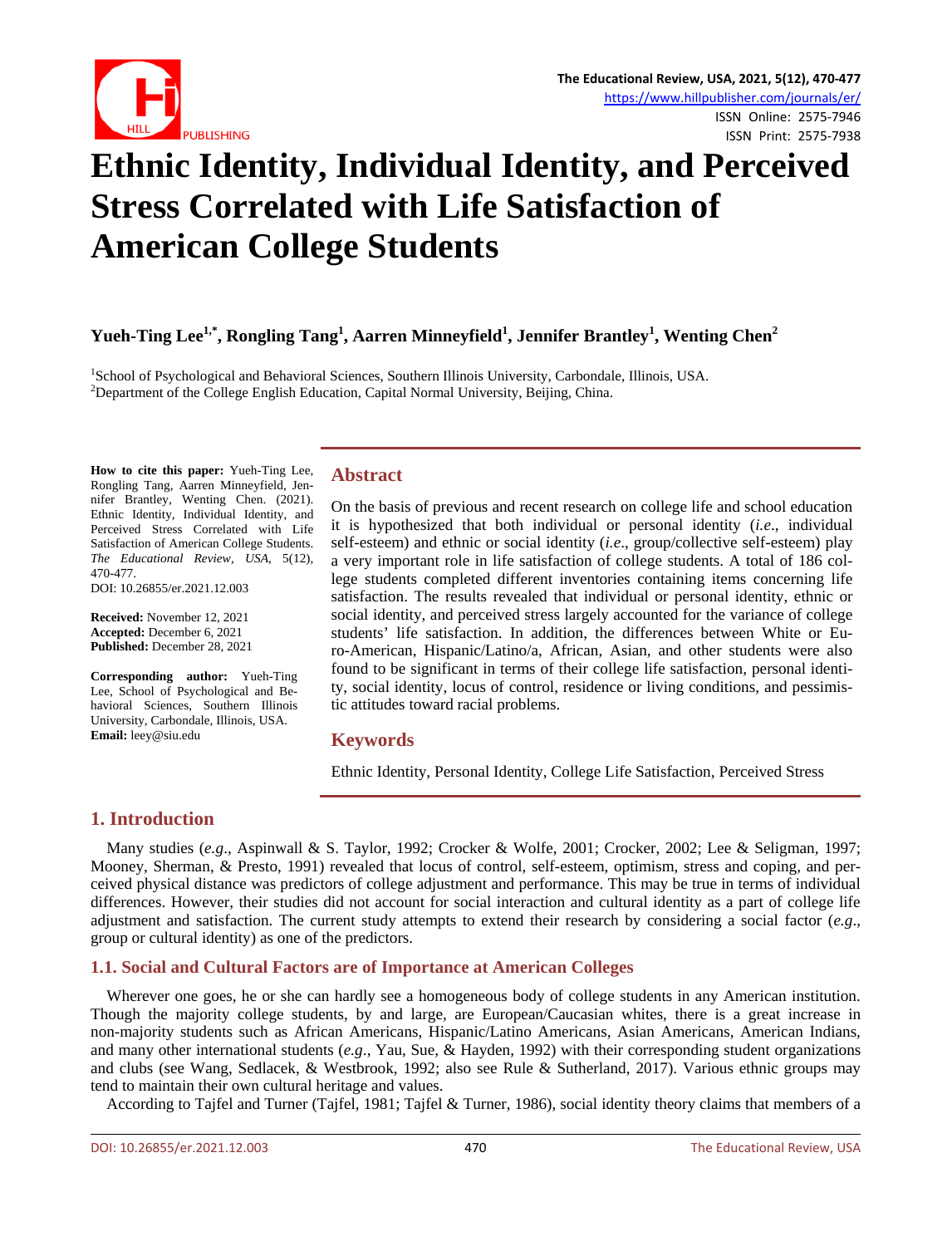social group are motivated to be distinctive from members of other groups so as to maintain a positive image for their group. This theory includes the self-concept which has two distinct parts: personal identity and social identity. Personal identity denotes specific attributes of the individual such as feelings of competence, psychological traits, and personal values (*e.g*., individual self-esteem). Social identity, on the other hand, is defined as "that part of an individual's self-concept which derives from his knowledge of his membership of a social group (groups) together with the value and emotional significance of that membership" (Tajfel, 1981, p. 255). Ostensibly, ethnically different students tend to maintain and protect not only their personal identity (*e.g*., individual self-esteem) but also their distinctive cultures, values, and positive group image (*i.e*., social identity or collective self-esteem).

# **1.2. Melting Pot and Political Philosophy**

The American "melting pot" philosophy seems, however, to be inconsistent with Tajfel's social identity theory above. According to Taylor and Porter (1994), "the political philosophy in the United States has been, and still is to some extent, based on the premise that members of a cultural group should give up their inherited culture when they come to the United States and become 'American'" (p. 87). In other words, all the cultures in America get stirred into the same great pot until cultural differences are boiled away and only one single culture remains—the dominant white American one. It is possible that motivation for social identity and cultural diversity on campuses may raise some conflicts between students.

For example, Berger (1989) reported that in the late 1980s, there were episodes of racist graffiti, jokes, anonymous hate notes or brawls at 175 American campuses, including top private colleges like Brown University, Smith College, and Colby College, as well as at public universities like Michigan and Wisconsin. These incidents have ranged from the racist hate notes received by four black women at Smith college, to racial jokes broadcast on the university radio station at the University of Michigan, to an attack on a black student at the University of Massachusetts.

According to Lee (1994), one of the explanations for those conflicts on campuses may be related to symbolic values and social identity. Some research (see McConahay & Hough, 1976; Sears, 1988; Sears et al., 1986) showed that racial conflict may be related to issues such as "symbolic racism" and "modern racism", (*e.g*., indicated by agreement with the following type statements: "minorities push too much for their rights", "they do not have our values", "it is easy to understand the anger of black people in America", etc.). If a culturally dominated group interferes with the symbols and values of a dominant group, conflicts may occur. Research suggests that minority and nonminority students indeed have different values and attitudes toward social problems (Fisher, Fisher, Arsenault, Jacob, & Najor, 2020; Lee, 1993a; Lee & Holt, 2019; Lee & Zhao, 2019; Tajfel, 1981). Explicitly, racial conflict on campuses may be due to the fact that the minority students on campus tend to maintain their own cultural symbols and values (*e.g*., Black music, Hispanic festivals), which could interfere with the symbols of the nonminority students. Therefore, social identity (including symbolic values) for racial groups on campuses may play an important role in college life satisfaction.

# **1.3. Empirical Research on Social and Personal Identity**

As social animals (Aronson, 1992), individuals influence and are influenced by each other. Furthermore, in line with social identity theory, many psychologists (Brewer, 1991; Brown, 1988; Crocker & Luhtanen, 1990; Lee & Ottati, 1993; Tajfel, 1982; D. Taylor & Dube, 1986; D. Taylor, Wright, Moghaddam, & Lalonde, 1990) predicted and found that people are motivated to maintain both personal identity, (*e.g*., individual self-esteem) and group/social identity (*e.g*., collective self-esteem including group membership awareness, positive group image, and pride of one's group). Their research has been restricted to, and supported by, the areas of personality and social psychology. In other words, social identity theory has not been applied elsewhere. Thus, the current study focuses on college life satisfaction by applying social identity theory to the area of college student counseling and development.

**Summary.** In sum, based on the discussion above, the present study hypothesizes that both personal identity and social identity account for a significant portion of the variance of college life satisfaction. However, a cautionary note is in order. Because previous studies (see Aspinwall & S. Taylor, 1992; Mooney, Sherman, & Presto, 1991) suggest that individual (or non-social) factors such as stress and campus living conditions were related to college life satisfaction, it is certainly reasonable to say that those individual (or non-social) factors may also influence life satisfaction among college students.

# **2. Method**

# **2.1. Participants**

A total of 186 students from two American colleges on the East coast participated in the study. There were 117 females and 69 males. The average age was 21.81. One hundred and two were White students; 21 Hispanic and Black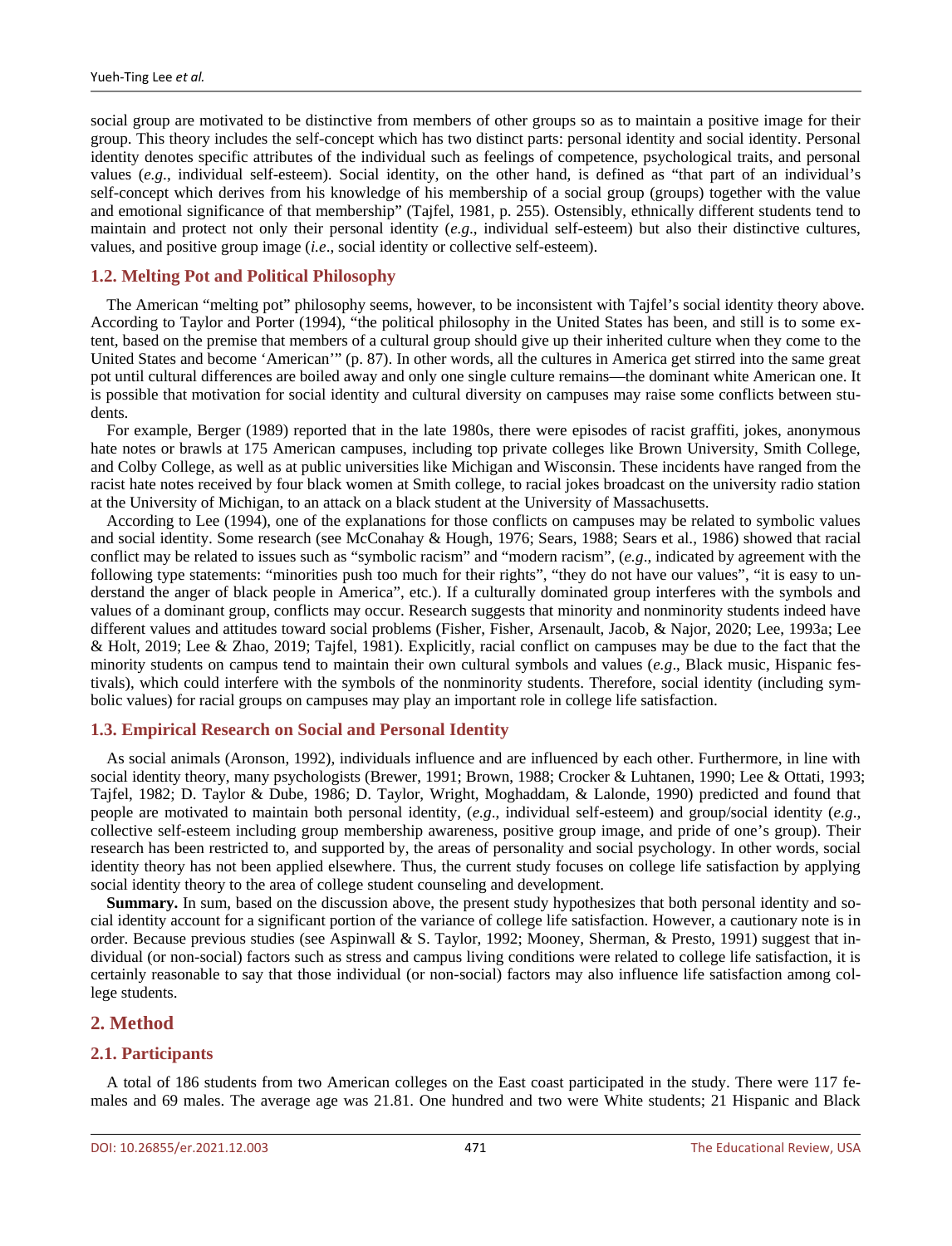Students, 37 Asians, and 26 others. Education levels represented were: 17 freshmen and sophomores, 38 juniors, 36 seniors, and 58 other (*e.g*., graduate students). There were a variety of majors represented in the sample, such as: chemistry, physics, engineering, psychology, linguistics, sociology, business, humanities, and other disciplines.

# **2.2. Instruments and Materials**

The dependent or predicted variable was life satisfaction which was measured using Cantril's inventory (1965). The following were selected for use as predictors of college life satisfaction.

- *Personal identity* (*i.e*., individual self-esteem), assessed by Self-Esteem Scale (Rosenberg, 1965).
- *Social identity* (*i.e*., collective self-esteem), measured by Crocker and Luhtanen's Collective Self-Esteem Scale (1990, Luhtanen & Crocker, 1992).
- *College Student Stress* assessed using The Perceived Stress Scale (PSS*)* (Cohen, Kamarck, & Mermelstein, 1983).
- *Locus of control*, measured by James' Internal-External Locus of Control Scale (1957).

Students were also asked about their attitudes toward the future of racism. Two questions were asked to measure anti-racist pessimism (*i.e*., a negative or pessimistic attitude toward reducing racism and solving racial problems). They were:

(1) "Discrimination and stereotypes are stable and permanent," and

(2) "We will never completely get rid of discrimination. It is part of human nature."

Two more questions were asked to measure anti-racist optimism (*i.e*., a positive or optimistic attitude toward reducing racism and solving racial problems). They were:

(1) "The best way to overcome discrimination and prejudice is through social pressure and action;"

(2) "Minority people will be less discriminated or stereotyped in American society in the future than now."

Students' responses to the questions in all the measures above were indicated on seven-point scales—ranging from 1 (strongly disagree) to 7 (strongly agree). Other questions were also included to measure aspects of students' residential life (*e.g*., noise-quietness level, adequate space, hygiene level, living utility conditions, interpersonal relationship with other residents, and residential social life). Finally, students' demographic information was collected (*e.g*., age, gender, and education).

# **2.3. Procedures**

All instruments were administered in a traditional paper-and-pencil method. A set of the various inventories and scales were handed out to participants. About 80% of the students completed their survey in a psychology course as a part of course requirements. The rest of the participants completed their materials outside of class. All participants were thanked and debriefed upon completion of the materials.

# **3. Results**

# **3.1. Internal Consistency and Reliability of Scales**

Reliability scores for all instruments were obtained by alpha coefficients (Cronbach, 1951). The Cronbach coefficient alpha for the life satisfaction or content measure (*i.e*., Cantril's inventory) was 0.72 (9 items). The alpha for the personal identity (or self-esteem) measure (*i.e*., 10 self-esteem items) was 0.89; for the social identity or collective self-esteem measure (16 items) was 0.92; for the Perceived Stress Scale (PSS) was 0.77; for the locus of control scale (*i.e*., Internal-External Locus of Control Measure) was 0.84 (30 items); for the questions of residential life conditions (9 items) was 0.92. Generally, these scales had very good internal consistency.

# **3.2. Basic Intercorrelations**

The data in Table 1 (see Table 1) revealed that college life satisfaction (*i.e*., content) was significantly correlated with individual self-esteem (or personal identity),  $r = 0.64$ ,  $p < 0.0001$ , two-tailed, with collective self-esteem (or social identity),  $r = 0.33$ ,  $p < 0.001$ , two-tailed, and with residential conditions  $r = 0.25$ , p<0.001, two-tailed. On the other hand, college life satisfaction (*i.e.*, content) was negatively correlated both with external control,  $r = -0.21$ ,  $p < 0.01$ , two-tailed; and with stress,  $r = -0.34$ ,  $p < 0.001$ , two-tailed. In other words, greater personal identity, social identity, and better residential conditions made college students feel more satisfied with college life while less internal control (or more external control), and more stress made them feel less satisfied with their college life, as expected.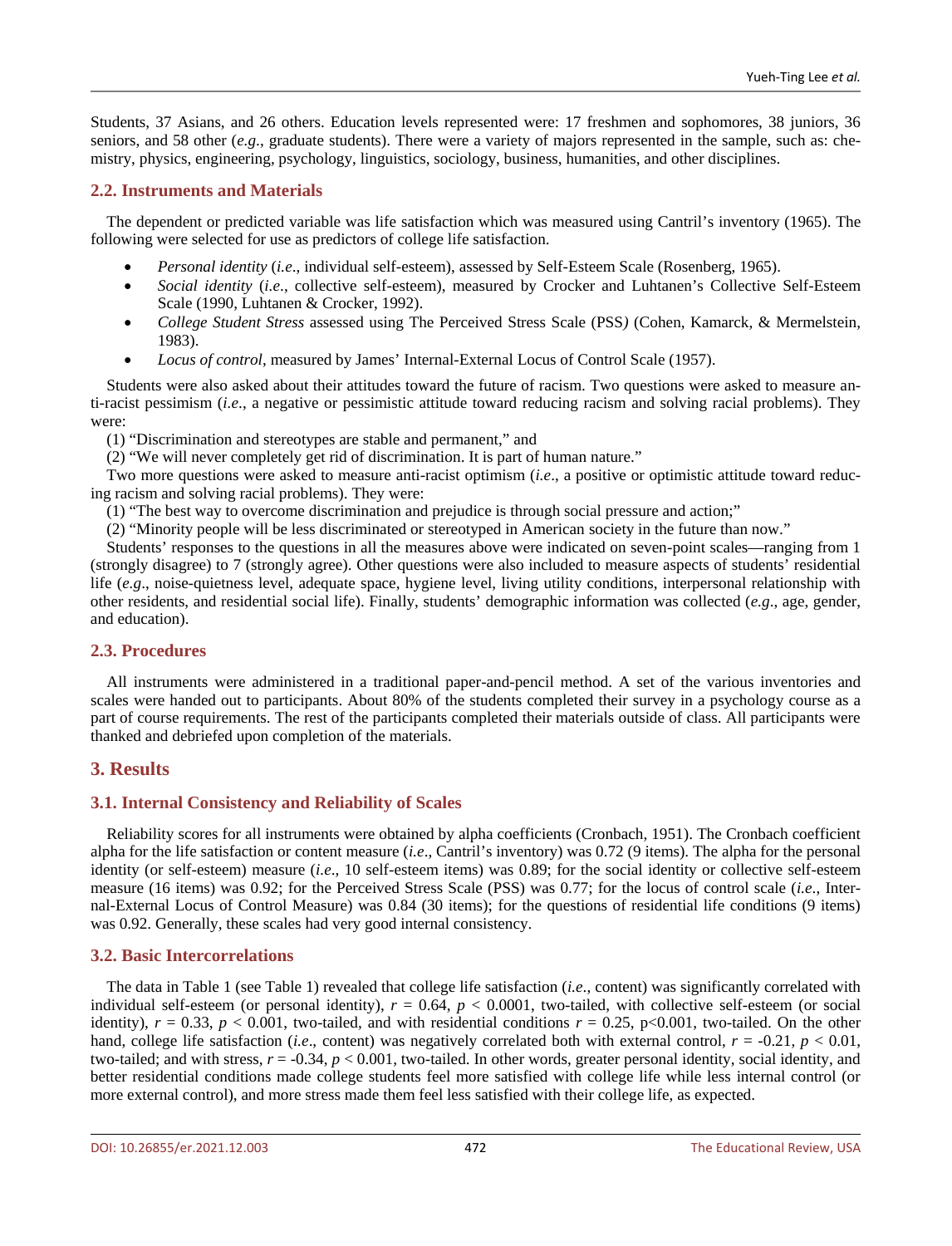| <b>Table 1. Means, Standard Deviations and Intercorrelations</b> |       |           |            |            |          |          |            |         |           |      |
|------------------------------------------------------------------|-------|-----------|------------|------------|----------|----------|------------|---------|-----------|------|
|                                                                  | Mean  | <b>SD</b> |            | 2          | 3        | 4        | 5          | 6       |           | 8    |
| 1.Satisfy                                                        | 44.94 | 6.79      | 1.00       |            |          |          |            |         |           |      |
| 2. External                                                      | 113.6 | 20.08     | $-0.21**$  | 1.00       |          |          |            |         |           |      |
| 3. Racial Pes.                                                   | 9.15  | 2.91      | $-0.01$    | $0.36***$  | 1.00     |          |            |         |           |      |
| 4. Racial Opt.                                                   | 9.17  | 2.56      | $0.16*$    | $-0.01$    | $0.13*$  | 1.00     |            |         |           |      |
| 5.Self-esteem                                                    | 54.35 | 11.74     | $0.64***$  | $-0.28***$ | $0.13*$  | $0.17**$ | 1.00       |         |           |      |
| 6.Stress                                                         | 37.30 | 6.67      | $-0.34***$ | $0.29***$  | $0.19**$ | $-0.04$  | $-0.34***$ | 1.00    |           |      |
| 7. Identity                                                      | 76.75 | 18.86     | $0.33***$  | $-.06$     | $.13*$   | $0.14*$  | $0.27***$  | 0.03    | 1.00      |      |
| 8.Residence                                                      | 45.81 | 12.84     | $0.25***$  | $-.07$     | $-.03$   | $-0.02$  | $0.19**$   | $-0.04$ | $0.30***$ | 1.00 |

Note. Satisfy=college life satisfaction; External=external control; Racial Pes. (Racial pessimism)=anti-racist pessimism or racism as an unsolvable problem (i.e., racism is stable and permanent); Racial Opt. (i.e., racial optimism)=anti-racist optimism or racism as a solvable problem through social pressure; Self-Esteem=Individual self-esteem or personal identity; Stress=perceived stress; Identity=social identity or collective or group self-esteem; and Residence=measurement of residential conditions.

\*p <.05; \*\*p < .01; \*\*\*p < .001; \*\*\*\*p < .0001

Moreover, greater external control was related to greater anti-racist pessimism (*i.e*., stability or permanence of racism), and also related to lower individual self-esteem (or personal identity) and to greater perceived stress. Greater individual self-esteem (*i.e*., personal identity) was related to greater collective self-esteem (*i.e*., social identity). In other words, those who scored high in personal identity scored high in social identity.

In addition to the relationship between perceived stress, college life satisfaction and external control, there were significant correlations between perceived stress and pessimistic attitudes toward reducing racism and solving racial problems,  $r = 0.19$ ,  $p < 0.01$ , two-tailed, and between perceived stress and individual self-esteem,  $r = -0.34$ ,  $p < 0.001$ , two-tailed. In other words, the greater the perceived stress, the more pessimistic attitudes were toward solving racial problems; and the greater the perceived stress, the lower the individual self-esteem (or personal identity).

#### **3.3. Predictors of Life Satisfaction by Stepwise Multiple Regression Analysis**

Although the results in Table 1 provide us with basic intercorrelations, they do not precisely predict college life satisfaction. Thus, all predicting variables should be considered in the regression equation to determine how college life satisfaction can be predicted by all the variables in this study. In other words, in the regression analysis, college life satisfaction was a predicted variable while self-esteem, stress, social identity, residential conditions, racial (or anti-racist) pessimism, racial (or anti-racist) optimism and internal-external locus of control were used as predictors or independent variables, in the equation. This easily shows how the variance in the criterion variable is shared by predicting variables.

By stepwise multiple regression analysis, it was found that higher self-esteem (Multiple  $R = 0.63$ ,  $R^2 = 0.40$ , Adjusted  $R^2 = 0.40$ ) and lower stress (Multiple  $R = 0.34$ ,  $R^2 = 0.12$ , Adjusted  $R^2 = 0.11$ ) accounted most for the variance of life satisfaction (see Table 2). While social identity (Multiple  $R = 0.32$ ,  $R^2 = 0.10$ , Adjusted  $R^2 = 0.10$ ) also explained 10% of the variance in the criterion variable.

|                     |            |        | Variables in the equation |         |       |         |         |        |
|---------------------|------------|--------|---------------------------|---------|-------|---------|---------|--------|
|                     | Multiple R | $R^2$  | $R^2$                     | B       | SE B  | Beta    | F       | P      |
| 1. Self-esteem      | 0.63       | 0.40   | 0.40                      | 0.32    | 0.04  | 0.54    | 8.14    | 0.0000 |
| 2.identity          | 0.32       | 0.10   | 0.10                      | 0.06    | 0.022 | 0.17    | 2.82    | 0.005  |
| 3. stress           | 0.34       | 0.12   | 0.11                      | $-0.16$ | 0.06  | $-0.16$ | $-2.52$ | 0.013  |
| 4. Residence        | 0.23       | 0.06   | 0.05                      | 0.04    | 0.03  | 0.08    | 1.47    | 0.145  |
| 5. Racial Pessimism | 0.007      | 0.0001 | $-0.000$                  | $-0.19$ | 0.14  | $-0.08$ | $-1.32$ | 0.188  |
| 6. Racial Optimism  | 0.15       | 0.024  | 0.02                      | 0.15    | 0.15  | 0.06    | 0.996   | 0.321  |
| 7. External         | 0.21       | 0.04   | 0.04                      | 0.01    | 0.02  | 0.03    | 0.55    | 0.58   |

# **Table 2. College Life Satisfaction as a Predicted Variable: Stepwise Multiple Regression Analysis**

Note: Self-esteem=individuality self-esteem or personal identity; Identity=social identity or collective/group self-esteem; Stress=perceived stress; Residence=measurement of residential conditions; Racial pessimism=anti-racist pessimism or racism as an unsolvable problem (i.e., racism is stable and permanent); Racial optimism=anti-racist optimism or racism as a solvable problem through social pressure; and External=external control.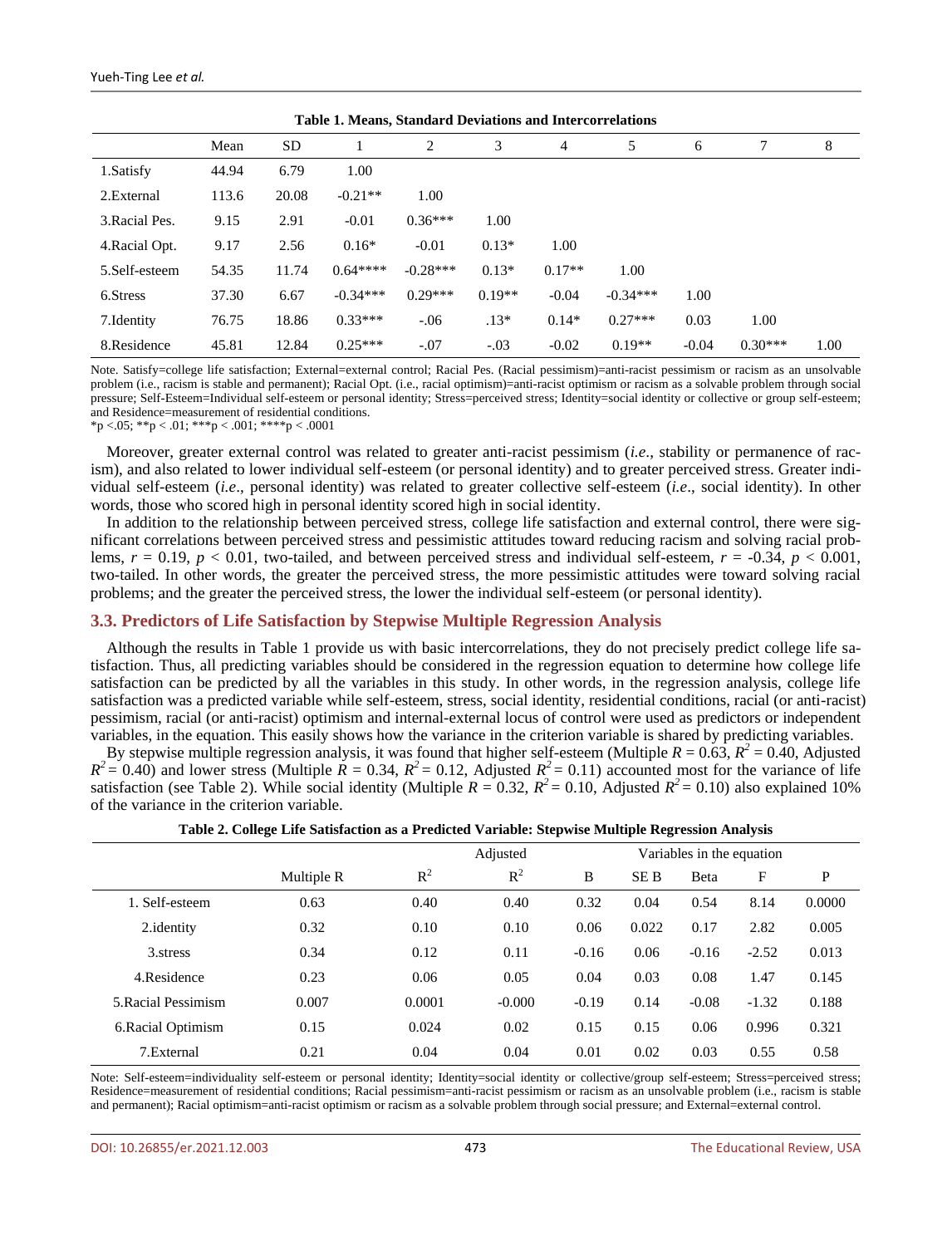Inspection of the beta values revealed the following pattern: self-esteem ( $\beta$ =.54,  $p$  < 0.0001), stress ( $\beta$  = -.16,  $p$  < 0.01), social identity ( $\beta = 0.17$ ,  $p < 0.005$ ), residential conditions ( $\beta = 0.08$ , ns), racial (or anti-racist) pessimism ( $\beta = 0.01$ ) 0.07, ns), and internal-external control ( $\beta$  = 0.04, ns). These data indicated that higher self-esteem, lower stress and greater positive group image or pride were significantly related to greater life satisfaction at colleges whereas variables such as residential conditions, locus of control, and racial attitudes were not significant, which was consistent with the hypothesis above.

# **3.4. Ethnic Differences**

The data for college life satisfaction revealed the considerable differences between various ethnic groups, *F* (3, 182)  $= 9.85$ ,  $p < 0.0001$ . White students were more satisfied with college life than Hispanic, African, and Asian students (see Table 3). Examination of the data in the table suggests that the difference between the ethnic groups was significant regarding individual self-esteem (or personal identity),  $F(3, 182) = 10.58$ ,  $p < 0.00001$ , and collective self-esteem (or social identity),  $F(3, 182) = 5.23$ ,  $p < 0.001$ . That is, White students, African and Hispanic students scored higher in individual self-esteem (or personal identity) and collective self-esteem (or social identity) than did Asian students.

|               | White              | $Blk/His*$            | Asian                | Other                 | $\mathbf{F}$ | P      |  |  |  |
|---------------|--------------------|-----------------------|----------------------|-----------------------|--------------|--------|--|--|--|
|               | $(n=102)$          | $(n=21)$              | $(n=37)$             | $(n=26)$              | (3, 182)     |        |  |  |  |
| Satisfy       | 48.67              | $46.05^{\text{a}}$    | 40.43                | $44^{\mathrm{a}}$     | 9.85         | 0.0000 |  |  |  |
| Self-esteem   | $56.55^{\rm b}$    | $61.05^{\rm b}$       | $46.95^{\text{a}}$   | $50.85^{\text{a}}$    | 10.58        | 0.0000 |  |  |  |
| Identity      | 80.37 <sup>a</sup> | $80.62^{ab}$          | $67.65^{\circ}$      | $72.35^{bc}$          | 5.23         | 0.001  |  |  |  |
| <b>Stress</b> | $37.72^a$          | 35.29 <sup>a</sup>    | $38.21^a$            | $36.15^a$             | 1.24         | 0.29   |  |  |  |
| Residence     | $49.12^a$          | $48.15^{\circ}$       | $41.27^b$            | $37.39^{b}$           | 8.74         | 0.000  |  |  |  |
| Racial Pes.   | $9.51^{bc}$        | $8.95$ <sup>abd</sup> | $9.32$ <sup>ac</sup> | $7.61$ <sup>d</sup>   | 3.10         | 0.03   |  |  |  |
| Racial Opt.   | $9.13^{ab}$        | $10.23^{\circ}$       | 8.70 <sup>ad</sup>   | $9.12^{bcd}$          | 3.10         | 0.17   |  |  |  |
| External      | $114.07^{ab}$      | $105.95^{\circ}$      | $119.59^{ad}$        | 109.23 <sup>bcd</sup> | 2.61         | 0.05   |  |  |  |

#### **Table 3. Mean Scores between Different Ethnic Groups**

\* Blk=Black/African Americans; His=Hispanic Americans

Note. Satisfy=college life satisfaction; Self-esteem=individual self-esteem or personal identity; Identity=social identity or collective/group self-esteem; Stress=perceived stress; Residence=measurement of residential conditions; Racial Pes.(i.e., pessimism )= anti-racist pessimism or racism as an unsolvable problem (i.e., racism is stable and permanent); Racial Opt. (i.e., optimism) = anti-racist optimism or racism as a solvable problem through social pressure; and External=external control. The mean numbers with the identical superscripts indicate that they are not significant at the 0.05 level.

Additionally, results for students' living or residential conditions revealed an ethnic difference, *F* (3, 182) = 8.74, *p* < 0.001. White, Hispanic and African Students felt more satisfied with their living conditions than did Asian and other students on campus. The difference between various ethnic groups was also found to be significant for locus of control,  $F(3, 182) = 2.61, p < 0.05$ , with higher externality in Table 3 indicating less internal control. Finally, regarding their racial (or anti-racist) pessimism (*i.e*., "racism as an unsolvable problem," and "racism is stable and permanent"), White students strongly agreed, Asian student moderately agreed, and Hispanic and African students moderately disagreed and other students strongly disagreed,  $F(3, 182) = 3.10, p = 0.03$ .

# **4. Discussion**

Overall life satisfaction among college students was mainly predicted from such variables as personal identity, social identity, and stress. It was also found that there were considerable differences between various ethnic groups in terms of their college life satisfaction, personal identity and social identity and other variables.

The current study further confirmed that individual self-esteem (or personal identity) and individual stress were important predictors of life adjustment and satisfaction. However, as social beings, social identity (*i.e*., collective self-esteem) was also found to be important in accounting for college life satisfaction, which is an extension of the previous research (see Aspinwall & S. Taylor, 1992; Mooney, Sherman & Presto, 1991). Moreover, it was found that there were considerable differences between White, Hispanic, African, Asian, and other students in their college life satisfaction, personal identity, social identity, locus of control, residence or living conditions, as well as attitudes toward racism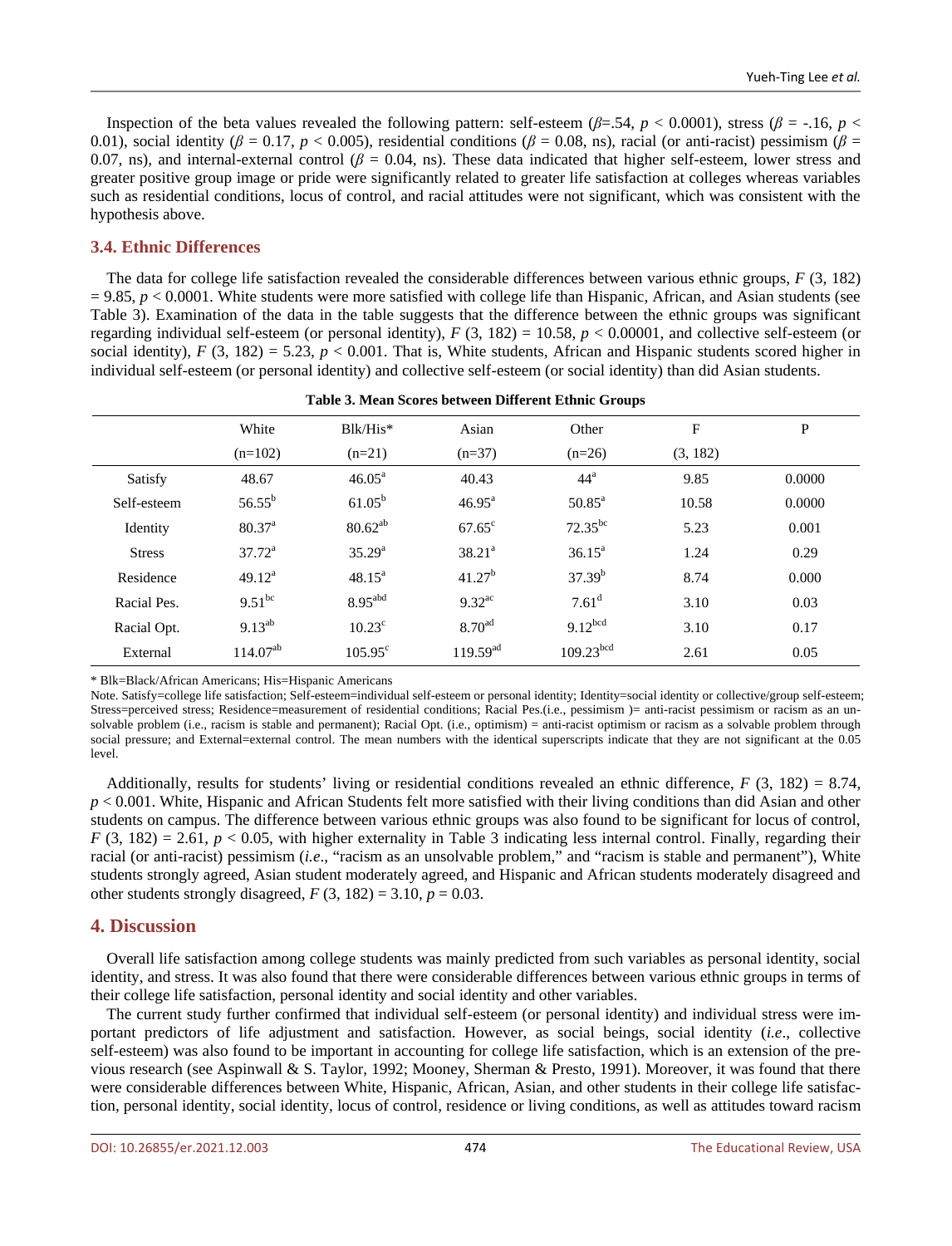and racial problems on campus.

The results provide strong evidence in support of social identity theory rather than for the "melting pot" political philosophy (see Lee & Holt, 2019; Lee & Zhao, 2019). Specifically, each group has its own unique cultures and differences. These differences and distinctions cannot be assimilated into the same great pot because social group members are motivated to maintain and protect not only their personal identity (*i.e*., individual self-esteem), but also their social identity (*i.e*., collective self-esteem or positive image for their own group). These two identities cannot be separated from one another. Social identity theory places great emphasis upon the individual's dependence upon, or reference to, a group or category (also see Brown, 1988; Rule & Sutherland, 2017), but not upon the independence of individuals *from* a group. In other words, social identity theory holds that self-concept or personal identity cannot exist without reference to a group. Clearly, collective self-esteem (*i.e*., social identity) is as important as, if not more important than, individual self-esteem (*i.e*., personal identity).

A question arises; though social identity theory (Tajfel, 1981; Tajfel & Turner, 1986) holds that members of a social group are motivated to be distinctive from members of other groups so as to maintain positive image for their group, how then, do group members (*e.g*., ethnically different students) protect the positive image of their own group? According to Tajfel and Turner (1986), Tajfel (1982), there are several strategies that serve to protect or enhance social identity. First, social comparison or competition, whereby the group members work together and try to enhance their objective position in the society (*e.g*., social change or voice). Second, individual mobility, whereby persons who are not satisfied with their groups leave or exit from their group (*i.e*., social mobility or exit). But this strategy is hard to adopt because many individuals do not want to be regarded as traitors or renegades to their group. Third, is an individual's comparison of the ingroup with the outgroup along dimensions that allow for a positive outcome; for example, a Chinese may choose to compare Chinese Americans with White Americans on how well they cook rather than how politically influential they are in America. The fourth strategy is to change the values assigned to the characteristics of the ingroup so that previously negative characteristics are now perceived as positive, for instance, "Black is beautiful" (Tajfel, 1981).

In a sense, the present findings are consistent with a preliminary model of group formation and development (Worchel, Coutant-Sassic, & Grossman, 1991). Worchel and his colleagues have argued that group members who are discontent with a parent group (supercategory) tend to break away from the parent group and form their own groups (subcategories) with their own identity. During the Persian Gulf war, it was found that social identity played an important role in ethnically different students' attitudes toward the war (see Lee, 1993a). Specifically, minority students showed much less patriotic and nationalistic attitudes toward the United States than did their nonminority counterparts. They were less in favor of Bush and more supportive of a peaceful solution to the conflict even during the Gulf war. Even during the war, minority students tended to develop their own identities and maintain their subcultures in American society.

A cautionary note should be taken. Perceived stress is one of the major predictors in college life satisfaction. According to Cohen, Kamarck, Mermelestein (1983), perceived stress means a psychological pressure that involves potential harmful life events which can challenge an organism. In brief, stress is a psychological and physiological reaction to life events. Of interest, perceived stress was correlated with personal identity (*i.e*., individual self-esteem) but not significantly related to social identity (*i.e*., collective/group self-esteem). This begs the question, "Why is stress more correlated with personal identity than with social identity?" This finding needs more attention in future research.

What are some of the implications of this study? First, the findings in this research provide support for the social identity theory rather than the "melting pot" philosophy. By applying social identity theory to the area of college student counseling and development, the study here is of both theoretical and practical significance.

Second, the results obtained here suggest that students are not separate entities but part of social groups. Social/group identity and personal identity jointly play an important role in their college life satisfaction and adjustment. From this perspective, the current findings are not only an extension of previous results (see Aspinwall & S. Taylor, 1992; Mooney, Sherman & Presto, 1991), but also a new contribution to the field of college student counseling and development.

Finally, while we acknowledge that more research on these areas is needed in the future, the current study provides more evidence for the consideration of cultural sensitivity and pluralism in college counseling and development. This is also consistent with other recent research (see Lee & Zhao, 2019; Rule & Sutherland, 2017). As college staff and faculty members, or as college administrators and counselors, we may have to be aware that the "melting pot" political philosophy may be psychologically or socially harmful to our students; and that social identity (*e.g*., cultural heritage, symbolic values, and positive image) is of major importance to students at American colleges today. A finding which is also consistent with the humanistic and Daoist philosophy (Lee & Holt, 2019; also see Lee, 2011; Lee, 2019).

In conclusion, social identity, and cultural pluralism, to a certain extent, play an important role in college life satis-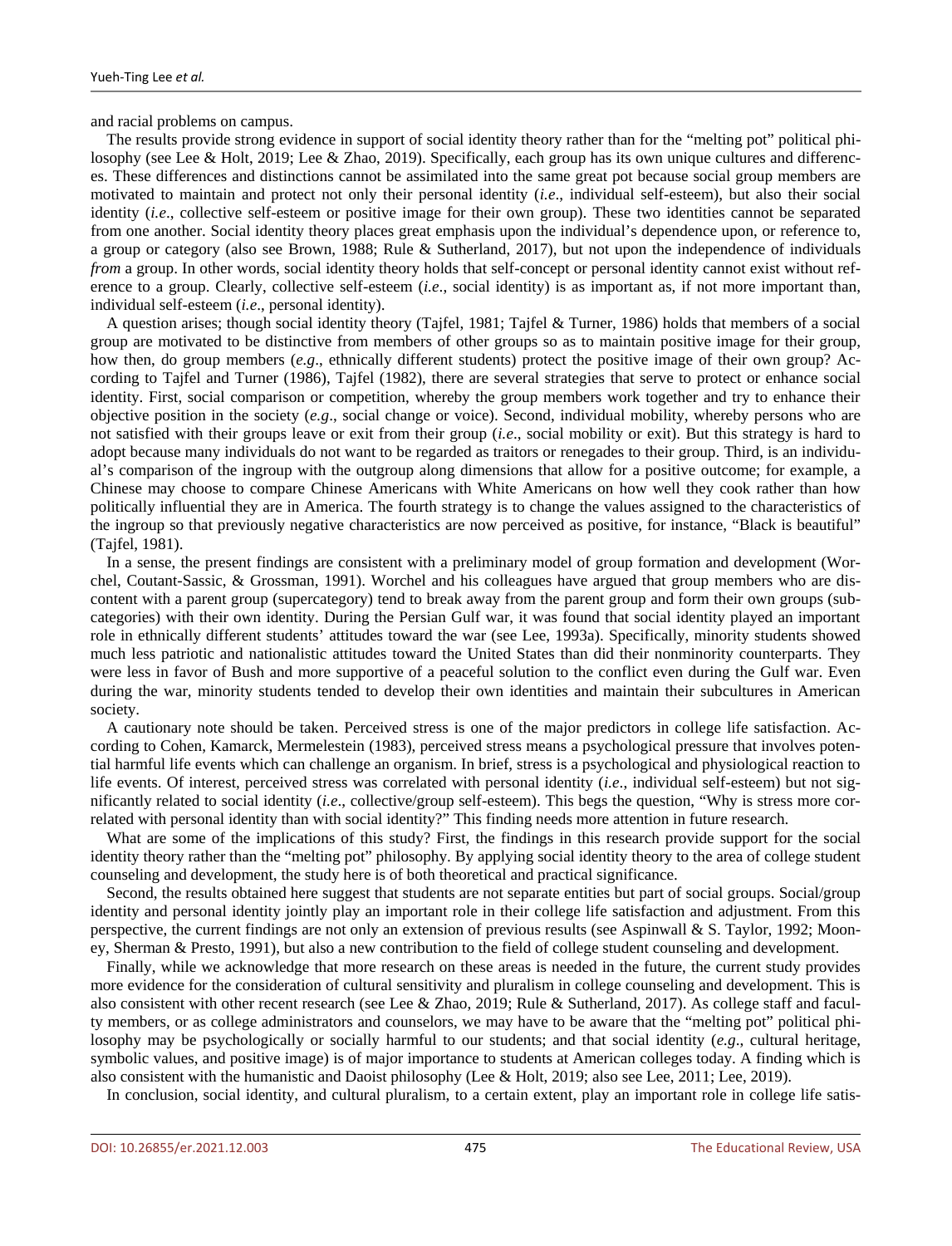faction and may influence the behavior and attitudes of college students. Just as we consider the impact of individual self-esteem (or personal identity), stress and anxiety, financial and living conditions, and academic performance on college life satisfaction, so we cannot avoid thinking of the impact of social and cultural identity (*e.g*., heritage, values, racism, and ingroup homogeneity or cohesiveness) on college life satisfaction (see Lee, 1993b). In contrast to other studies (*e.g*., Aspinwall & Taylor, 1992; Mooney, Sherman & Presto, 1991), locus of control in this study was not perceived to be so important as personal and social identity in explaining college life satisfaction. Consistent with social identity theory, the differences between various ethnic groups were found to be significant in their college life satisfaction, personal identity, social identity, locus of control, residence or living conditions, and pessimistic attitudes toward racial problems. In conclusion, personal identity, social identity, and perceived stress account for most of college life satisfaction.

## **Acknowledgement**

The data reported in this study were collected before 2018. We appreciate Dr. Lee's colleagues Ivan Ernest and Hanh Huy Phan and his research lab team members for their help and assistance in this research project.

### **References**

Aronson, E. (1992). *Social animal*. New York: W. H. Freeman & Co.

- Aspinwall, L. G. and Taylor, S. E. (1992). Modeling cognitive adaption: A longitudinal investigation of the impact of individual differences and coping on college adjustment and performance. *Journal of Personality and Social Psychology*, 63, 989-1003.
- Berger, J. (1989, May 22). Racial strains show two perspectives on inequality. *New York Times*.
- Brewer, M. B. (1991). The social self: On being the same and different at the same time. *Personality and Social Psychology Bulletin*, 17, 475-482.
- Brown, R. J. (1988). *Group processes: Dynamics within and between groups.* New York: Basil Blackwell Ltd.
- Cantril, H. (1965). *The pattern of human concerns.* New Brunswick, NJ: Rutgers University Press.
- Cohen, S., Kamarck, T., and Mermelstein, R. (1983). A global measure of perceived stress. *Journal of Health and Social Behavior*, 24, 385-396.
- Crocker, J. (2002). The costs of seeking self-esteem. *Journal of Social Issues*, 58(3), 597-615.
- Crocker, J. and Luhtanen, R. (1990). Collective self-esteem and in-group bias*. Journal of Personality and Social Psychology*, 58(1), 60-67.
- Crocker, J. and Wolfe, C. T. (2001). Contingencies of self-worth. *Psychological Review*, 108, 593-623.
- Cronbach, L. J. (1951). Coefficient alpha and internal structure of tests. *Psychometrika*, 16, 297-334.
- Fisher, A., Fisher, S. Arsenault, C., Jacob, R., and Najor, J. (2020). The Moderating Role of Ethnic Identity on the Relationship Between School Climate and Self-Esteem for African American Adolescents. *School Psychology Review*, 49(3), 291-305.
- James, W. H. (1957). *Internal versus external control of reinforcement as a basic variable in learning theory*. Unpublished doctoral dissertation. Ohio State University.
- Lee, Y. T. (1993a). Reaction of American minority and nonminority students to the Persian Gulf war. *The Journal of Social Psychology*, 133, 707-713.
- Lee, Y. T. (1993b). Ingroup preference and homogeneity among African American and Chinese American students. *The Journal of Social Psychology*, 132, 225-235.
- Lee, Y. T. (1994). Racial Conflict in Academic Communities: An Analysis of Various Forms of Racism and Prejudice. *IMPART: Journal of Open Mind* (in press). 2, 78-86.
- Lee, Y-T. (2011). Social Psychology of Stereotyping and Human Difference Appreciation. In S. Chen (ed.), *Diversity management: Theoretical perspectives, practical approaches, and academic leadership* (pp.33-46). New York, NY: Nova Science Publishers, Inc.
- Lee, Y-T. (2019). What can professionals learn from Daoist philosophy? Application of Daoist ideas to therapy and administration Lee, Y-T. & Holt, L. B. Eds. (2019). *Dao and Daoist ideas for scientists, humanists, and practitione*r*s.* Hauppauge, NY: Nova Science Publishers, Inc.
- Lee, Y. T. and Ottati, V. (1993). Determinants of Ingroup and Outgroup Perceptions of Heterogeneity: An Investigation of Si-